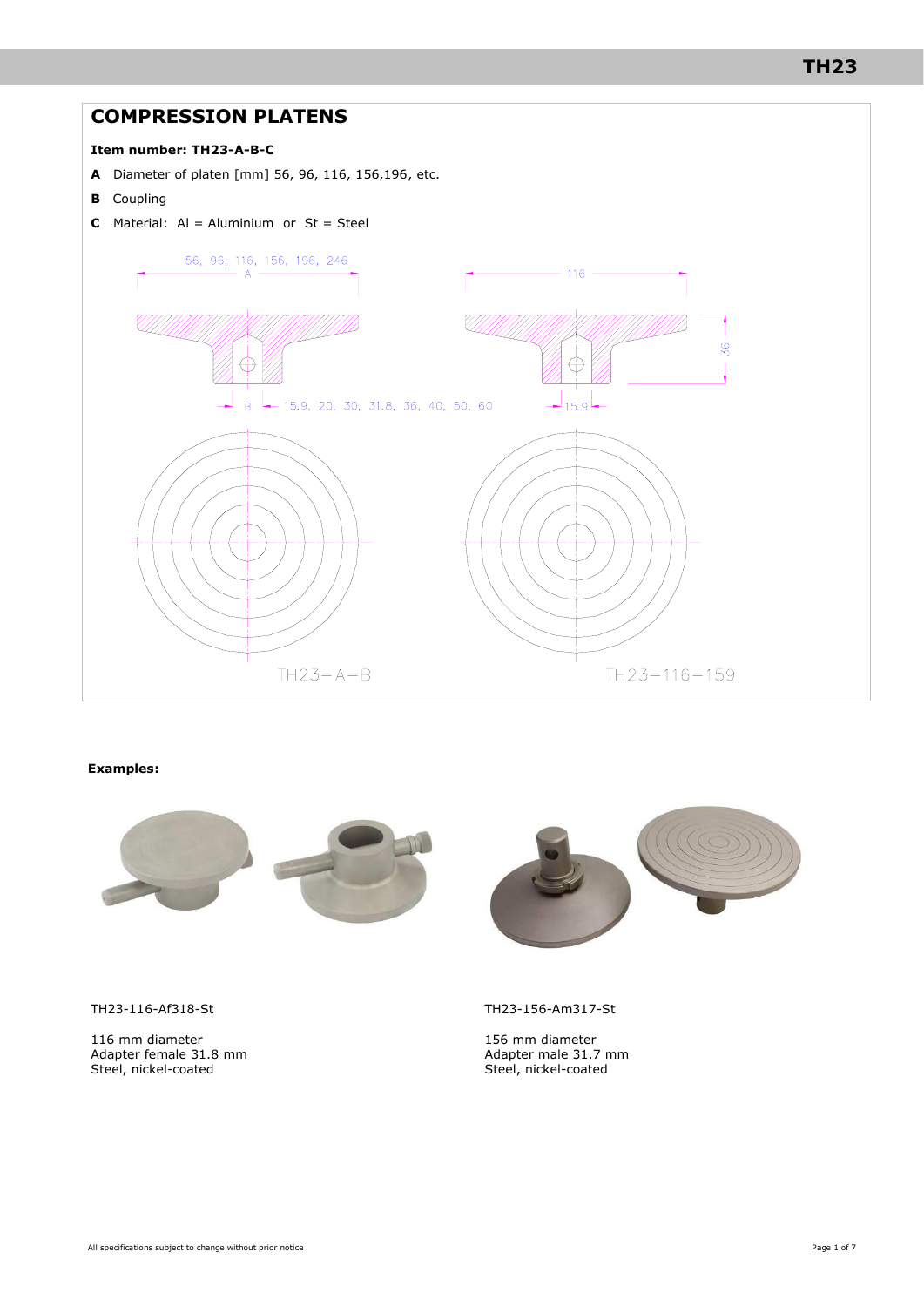### **Aluminium platens**

For soft samples, cardboards, plastics, etc.

| Max. load:          | Depends on coupling size                                                  |  |
|---------------------|---------------------------------------------------------------------------|--|
| Material:           | Aluminium, anodized                                                       |  |
| Temperature range:  | $-70^{\circ}$ C $+180^{\circ}$ C<br>Further temperature ranges on request |  |
| Flatness tolerance: | $0.02$ mm                                                                 |  |
| Weight:             | See page 3                                                                |  |
| Scope of supply:    | 1 pair of platens                                                         |  |

| Item no.:     | Diameter: | Coupling: |
|---------------|-----------|-----------|
| TH23-56-B-AI  | 56 mm     | $B*$      |
| TH23-96-B-AI  | 96 mm     | $B*$      |
| TH23-116-B-AI | $116$ mm  | $B*$      |
| TH23-156-B-AI | 156 mm    | $B*$      |
| TH23-196-B-AI | 196 mm    | $B*$      |
| TH23-246-B-AI | 246 mm    | $B*$      |
| TH23-296-B-AI | 296 mm    | $B*$      |

| <b>Steel platens</b>                             |                                                                           |  |  |
|--------------------------------------------------|---------------------------------------------------------------------------|--|--|
| For hard materials, steel, plastics, stone, etc. |                                                                           |  |  |
| Max. capacity:                                   | Depends on coupling size                                                  |  |  |
| Material:                                        | Hardened steel 58 HRC, nickel-plated                                      |  |  |
| Temperature range:                               | $-70^{\circ}$ C $+350^{\circ}$ C<br>Further temperature ranges on request |  |  |
| Flatness tolerance:                              | $0.02$ mm                                                                 |  |  |
| Weight:                                          | See page 3                                                                |  |  |
| Scope of supply:                                 | 1 pair of platens                                                         |  |  |

| Item no.:     | <b>Diameter:</b> | Coupling: |
|---------------|------------------|-----------|
| TH23-56-B-St  | 56 mm            | $B*$      |
| TH23-96-B-St  | 96 mm            | $B*$      |
| TH23-116-B-St | $116$ mm         | $B*$      |
| TH23-156-B-St | 156 mm           | $B*$      |
| TH23-196-B-St | 196 mm           | $B*$      |
| TH23-246-B-St | 246 mm           | $B*$      |
| TH23-296-B-St | 296 mm           | $B*$      |
| TH23-344-B-St | 344 mm           | $B*$      |

B\* Couplings: Female= Af [mm] 15.9, 19.1, 20, 30, 31.8, 32, 36, 40, etc. (Adapter) Male=Am [mm] Am15.8, Am20, Am31.7, etc.

Platens with other dimensions and surfaces on request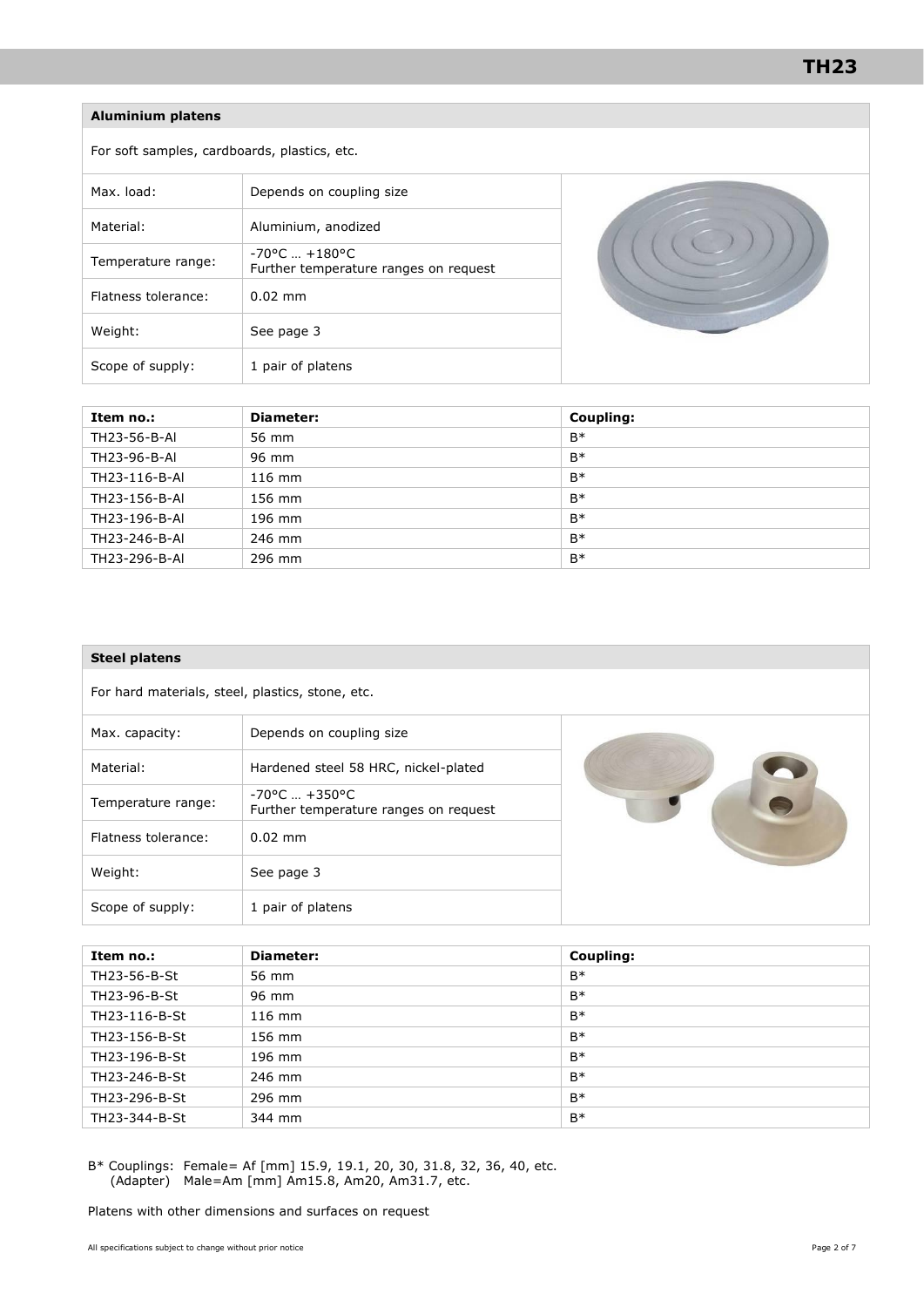## **Weights:**

Aluminium platens: Steel platens:

| Item no.:           | Weight per platen<br>(without pin) | Item no.:              | Weight<br>(witho |
|---------------------|------------------------------------|------------------------|------------------|
| TH23-56-Af159-AI    | 0.096 kg                           | TH23-56-Af159-St       | $0.27$ kg        |
| TH23-56-Af20-Al     | $0.09$ kg                          | TH23-56-Af20-St        | $0.26$ kg        |
|                     |                                    | TH23-56-Af30-St        | $0.66$ $kg$      |
| TH23-96-Af159-Al    | $0.22$ kg                          | TH23-56-Af318-St       | $0.83$ kg        |
| TH23-96-Af20-AI     | $0.21$ kg                          | TH23-56-Af40-St        | $0.58$ kg        |
| TH23-96-Af318-AI    | $0.46$ kg                          |                        |                  |
| TH23-96-Af38-AI     | $0.47$ kg                          | TH23-96-Af159-St       | $0.60$ kg        |
|                     |                                    | TH23-96-Af20-St        | $0.58$ kg        |
| TH23-116-Af159-Al   | $0.39$ kg                          | TH23-96-Af318-St       | 1.44 kg          |
| TH23-116-Af20-Al    | $0.39$ kg                          | TH23-96-Af36/18-St     | 1.43 kg          |
| TH23-116-Af30-AI    | $0.56$ kg                          | TH23-96-Af38/16-St     | 1.22 kg          |
| TH23-116-Af318-Al   | $0.55$ kg                          | TH23-96-Af50/25-St     | 4.11 kg          |
|                     |                                    | TH23-96-Af60/25-St     | 2.95 kg          |
| TH23-156-Af159-Al   | $0.64$ kg                          | TH23-96-Af60/30-35-St  | 3.25 kg          |
| TH23-156-Af20-AI    | $0.61$ kg                          |                        |                  |
| TH23-156-Af318-Al   | $0.98$ kg                          | TH23-116-Af159-St      | 1.00 kg          |
| TH23-156-Af36/18-Al | 1.00 kg                            | TH23-116-Af20-St       | $1.04$ kg        |
| TH23-156-Af38/16-Al | $0.98$ kg                          | TH23-116-Af30-St       | 1.85 kg          |
|                     |                                    | TH23-116-Af318-St      | 1.55 kg          |
| TH23-196-Af159-Al   | $1.23$ kg                          | TH23-116-Af36/18-St    | 1.72 kg          |
| TH23-196-Af20-Al    | $1.20$ kg                          | TH23-116-Af38-St       | 1.68 kg          |
| TH23-196-Af318-Al   | 1.56 kg                            | TH23-116-Af40-St       | 1.67 kg          |
|                     |                                    | TH23-116-Af60/25-St    | 2.96 kg          |
| TH23-246-Af159-Al   | 1.86 kg                            | TH23-116-Af60/30-35-St | 3.09 kg          |
| TH23-246-Af20-Al    | 1.85 kg                            |                        |                  |
|                     |                                    | TH23-156-Af159-St      | 2.03 kg          |
| TH23-296-Af159-AI   | 3.00 kg                            | TH23-156-Af20-St       | 1.94 kg          |

| Item no.:                      | Weight per platen<br>(without pin) |
|--------------------------------|------------------------------------|
| TH23-56-Af159-St               | 0.27 kg                            |
| TH23-56-Af20-St                | $0.26$ kg                          |
| TH23-56-Af30-St                | $0.66$ kg                          |
| TH23-56-Af318-St               | $0.83$ kg                          |
| TH23-56-Af40-St                | 0.58 kg                            |
|                                |                                    |
| TH23-96-Af159-St               | $0.60$ kg                          |
| TH23-96-Af20-St                | $0.58$ kg                          |
| TH23-96-Af318-St               | 1.44 kg                            |
| TH23-96-Af36/18-St             | 1.43 kg                            |
| TH23-96-Af38/16-St             | 1.22 kg                            |
| TH23-96-Af50/25-St             | 4.11 kg                            |
| TH23-96-Af60/25-St             | 2.95 kg                            |
| TH23-96-Af60/30-35-St          | 3.25 kg                            |
| TH23-116-Af159-St              | $1.00$ kg                          |
| TH23-116-Af20-St               | $1.04$ kg                          |
| TH23-116-Af30-St               | 1.85 kg                            |
| TH23-116-Af318-St              | $1.55$ kg                          |
| TH23-116-Af36/18-St            | 1.72 kg                            |
| TH23-116-Af38-St               | 1.68 kg                            |
| TH23-116-Af40-St               | 1.67 kg                            |
| TH23-116-Af60/25-St            | 2.96 kg                            |
| TH23-116-Af60/30-35-St         | 3.09 kg                            |
|                                |                                    |
| TH23-156-Af159-St              | 2.03 kg                            |
| TH23-156-Af20-St               | 1.94 kg                            |
| TH23-156-Af30-St               | 2.42 kg                            |
| TH23-156-Af318-St              | 2.93 kg                            |
| TH23-156-Af36/18-St            | 2.85 kg                            |
| TH23-156-Af38/16-St            | 2.54 kg                            |
| TH23-156-Af40-St               | 2.7 kg                             |
| TH23-156-Af50/25-St            | 3.82 kg                            |
| TH23-156-Af60/25-St            | 5.00 kg                            |
| TH23-156-Af60/30-30-St 5.12 kg |                                    |
|                                |                                    |
| TH23-156-Af60/30-35-St 4.92 kg |                                    |
|                                |                                    |
| TH23-196-Af159-St              | 3.30 kg                            |
| TH23-196-Af20-St               | 3.44 kg                            |
| TH23-196-Af318-St              | 4.60 kg                            |
| TH23-196-Af38-St               | 4.00 kg                            |
| TH23-196-Af40-St               | 4.50 kg                            |
| TH23-196-Af50/25-St            | 7.02 kg                            |
| TH23-196-Af60/25-St            | 6.55 kg                            |
| TH23-196-Af60/30-30-St 6.92 kg |                                    |
| TH23-196-Af60/30-35-St 6.76 kg |                                    |
|                                |                                    |
|                                |                                    |

TH23-246-Af318-St 7.77 kg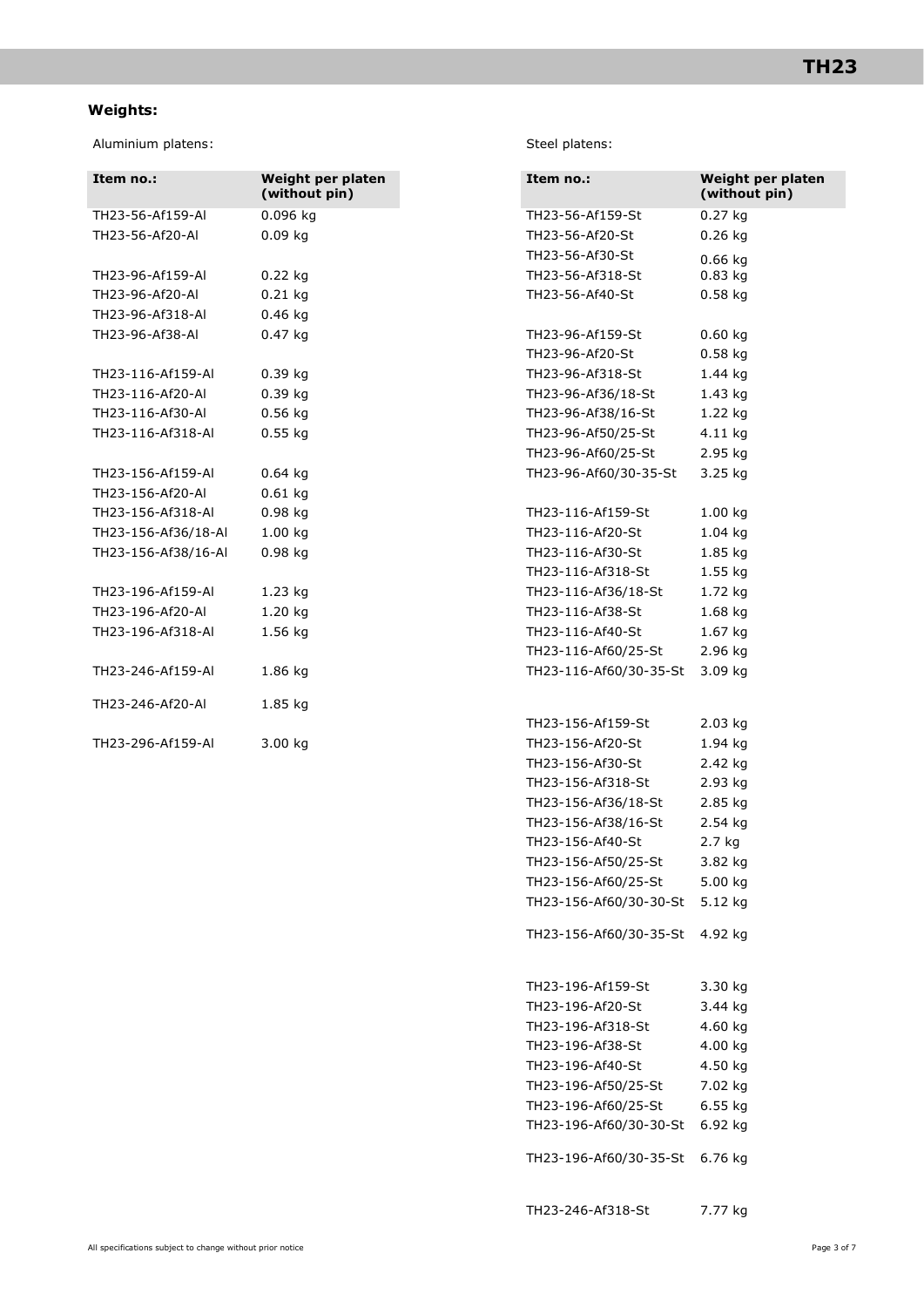#### **Examples for customized platens:**



TH23-116-Af159-Al with additional adapter THS626-158-158



TH23-196-Af30-St-20xM8 Steel platen with M8 threaded holes



TH23-96-Af20-St-M5 with M5 threaded stud



TH23-20-Am12-St 20 mm diameter, coupling Am12





TH23-10-Af159 10 mm diameter, coupling Af159

TH23-116-159-Rin-V2a



TH23-Q50-R1-Af20-St For compression test on conduit systems for cable management according to EN61386-1



TH23-Q50-R1-Af20-St For compression test on conduit systems for cable management according to EN61386-1



TH23-096-Af318-TiNi Titanium nitride coating – extremely hard surface, wear-resistant, temperature resistant up to 550°C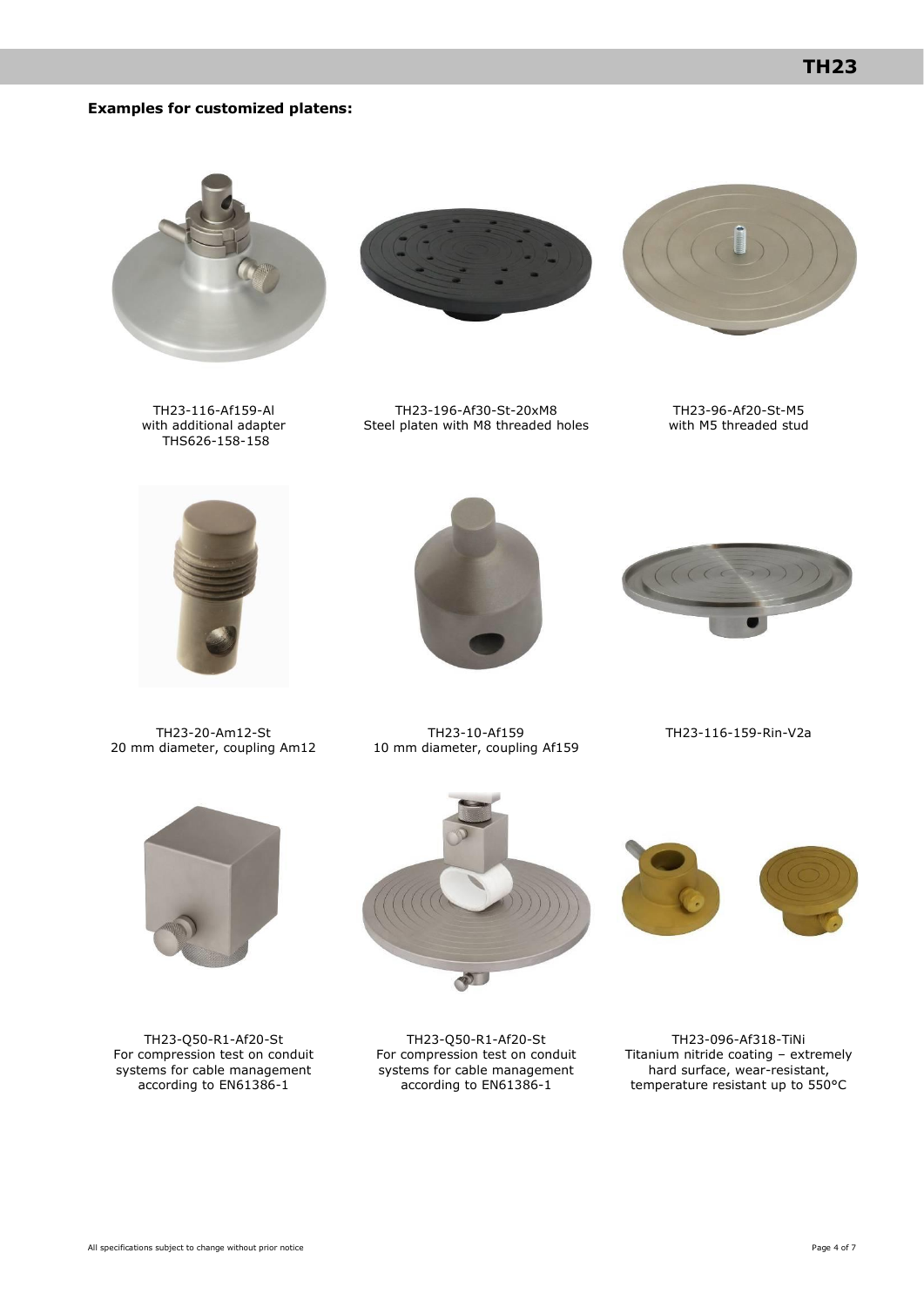## **TH23 for use with analogue contact gauging sensors to measure distance directly:**

**TH23-96-Af159-LVDT**



 $\bullet$ 





**TH23-246-Af318-LVTD**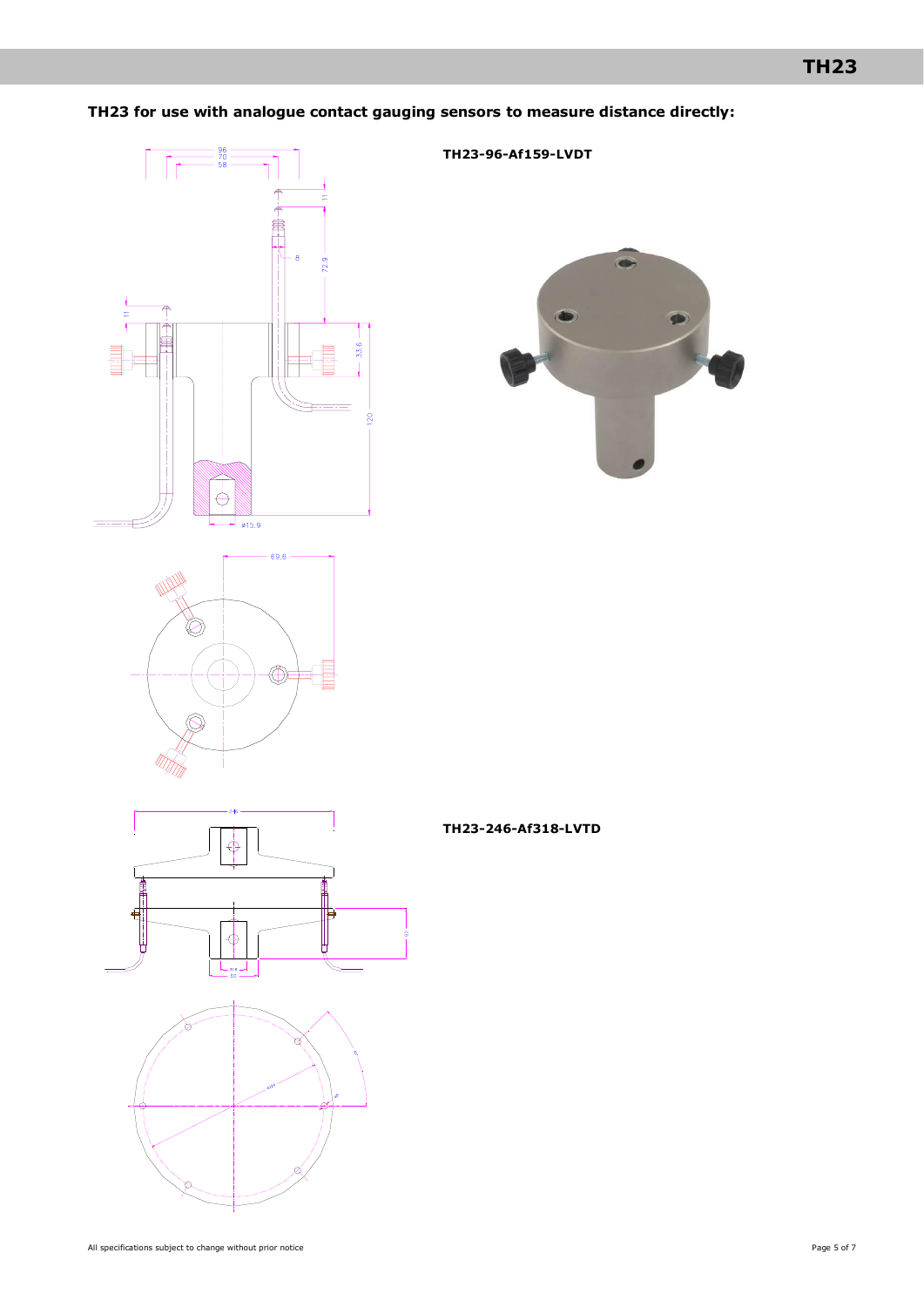# **TH23**





TH23-156-Am35-H230+ITH6 TH23-156-Am50+ITH6







TH23-150-Am3014+ITH6-D21-133 TH23-096-Af159-H120+ITH6mu



TH23-40x40-Af20

Rectangular platen 40x40mm Adapter 20/8

hardenened Nickel surface